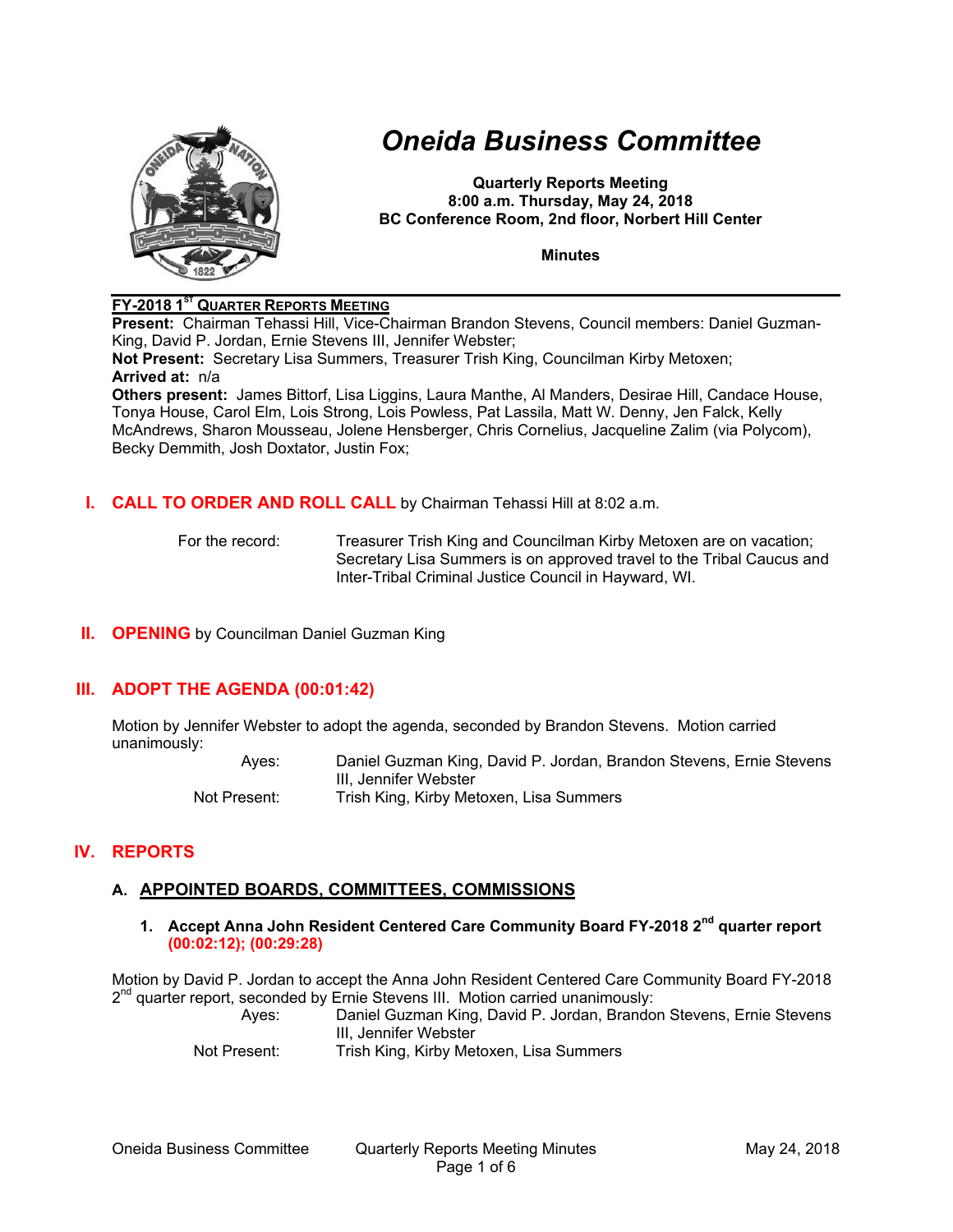## **2. Accept Oneida Nation Arts Board FY-2018 2nd quarter report (00:03:38); (00:26:14)**

Motion by Jennifer Webster to accept the Oneida Nation Arts Board FY-2018 2<sup>nd</sup> quarter report, seconded by David P. Jordan. Motion carried unanimously:

Ayes: Daniel Guzman King, David P. Jordan, Brandon Stevens, Ernie Stevens III, Jennifer Webster

Not Present: Trish King, Kirby Metoxen, Lisa Summers

#### **3. Accept Oneida Environmental Resource Board FY-2018 2nd quarter report (00:07:55); (00:22:40)**

Motion by Ernie Stevens III to accept the Oneida Environmental Resource Board FY-2018 2<sup>nd</sup> quarter report, seconded by Jennifer Webster. Motion carried unanimously:

Ayes: Daniel Guzman King, David P. Jordan, Brandon Stevens, Ernie Stevens III, Jennifer Webster

Not Present: Trish King, Kirby Metoxen, Lisa Summers

### **4. Accept Oneida Community Library Board FY-2018 2nd quarter report (00:09:54)**

Motion by Jennifer Webster to accept the Oneida Community Library Board FY-2018  $2<sup>nd</sup>$  quarter report, seconded by Ernie Stevens III. Motion carried unanimously:

| Ayes:                                     | Daniel Guzman King, David P. Jordan, Brandon Stevens, Ernie Stevens |
|-------------------------------------------|---------------------------------------------------------------------|
|                                           | III, Jennifer Webster                                               |
| $\sim$ $\sim$ $\sim$ $\sim$ $\sim$ $\sim$ | $\tau$ rich King Kirhy Mateyan Lieg Cummare                         |

Not Present: Trish King, Kirby Metoxen, Lisa Summers

## **5. Accept Oneida Personnel Commission FY-2018 2nd quarter report (00:13:11)**

Motion by Brandon Stevens to accept the Oneida Personnel Commission FY-2018 2<sup>nd</sup> quarter report. seconded by Daniel Guzman King. Motion carried unanimously:

| Ayes: | Daniel Guzman King, David P. Jordan, Brandon Stevens, Ernie Stevens |
|-------|---------------------------------------------------------------------|
|       | III, Jennifer Webster                                               |
|       |                                                                     |

Not Present: Trish King, Kirby Metoxen, Lisa Summers

#### **6. Accept Oneida Police Commission FY-2018 2nd quarter report (00:16:20)**

Motion by Brandon Stevens to accept the Oneida Police Commission  $FY-2018 2<sup>nd</sup>$  quarter report, seconded by Ernie Stevens III. Motion carried unanimously:

Ayes: Daniel Guzman King, David P. Jordan, Brandon Stevens, Ernie Stevens III, Jennifer Webster

Not Present: Trish King, Kirby Metoxen, Lisa Summers

#### **7. Accept Oneida Pow-wow Committee FY-2018 2nd quarter report (00:37:50)**

Motion by Jennifer Webster to accept the Oneida Pow-wow Committee FY-2018 2<sup>nd</sup> quarter report and to approve a procedural exception to §105.11-3. of the Comprehensive Policy Governing Boards, Committees, and Commissions for four (4) additional meeting for the Oneida Pow-wow Committee for the purpose of preparing for the 46<sup>th</sup> Annual Oneida Pow-wow, seconded by Brandon Stevens. Motion carried unanimously:

| Aves:        | Daniel Guzman King, David P. Jordan, Brandon Stevens, Ernie Stevens |
|--------------|---------------------------------------------------------------------|
|              | III. Jennifer Webster                                               |
| Not Present: | Trish King, Kirby Metoxen, Lisa Summers                             |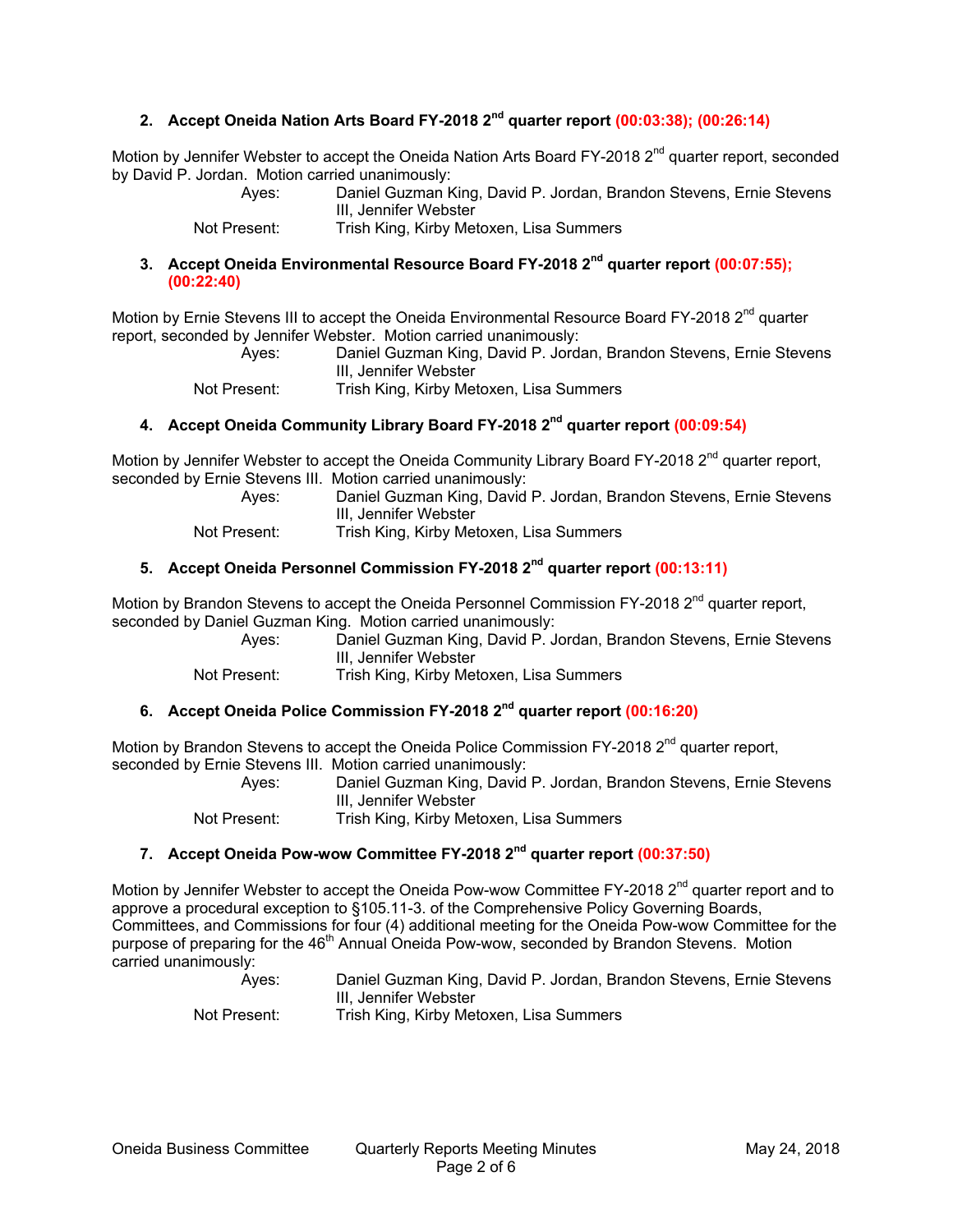#### **8. Accept Oneida Nation Veterans Affairs Committee FY-2018 2nd quarter report (00:51:40)**

Motion by Brandon Stevens to accept the Oneida Nation Veterans Affairs Committee FY-2018 2<sup>nd</sup> quarter report, seconded by Ernie Stevens III. Motion carried unanimously:

> Ayes: Daniel Guzman King, David P. Jordan, Brandon Stevens, Ernie Stevens III, Jennifer Webster

Not Present: Trish King, Kirby Metoxen, Lisa Summers

#### **9. Accept Southeastern Oneida Tribal Services Advisory Board FY-2018 2nd quarter report (00:55:10)**

Motion by Jennifer Webster to accept the Southeastern Oneida Tribal Services Advisory Board FY-2018  $2^{nd}$  quarter report, seconded by David P. Jordan. Motion carried unanimously:

Ayes: Daniel Guzman King, David P. Jordan, Brandon Stevens, Ernie Stevens III, Jennifer Webster

Not Present: Trish King, Kirby Metoxen, Lisa Summers

#### **(02:51:49)**

*The Oneida Business Committee took a scheduled break until 10:30 a.m. Called to order by Chairman Tehassi Hill at 10:31 p.m.* 

*Roll call for the record:* 

*Present: Chairman Tehassi Hill, Vice-Chairman Brandon Stevens, Council members: Daniel Guzman King, David P. Jordan, Ernie Stevens III, Jennifer Webster;* 

#### **B. ELECTED BOARDS, COMMITTEES, COMMISSIONS**

#### **1. Accept Oneida Nation Commission on Aging FY-2018 2nd quarter report (01:11:15)**

*Councilman Daniel Guzman King departs at 9:39 a.m.* 

Motion by David P. Jordan to accept the Oneida Nation Commission on Aging FY-2018 2<sup>nd</sup> quarter report. seconded by Jennifer Webster. Motion carried unanimously:

Ayes: Daniel Guzman King, David P. Jordan, Brandon Stevens, Ernie Stevens III, Jennifer Webster

Not Present: Trish King, Kirby Metoxen, Lisa Summers

*Councilman Daniel Guzman King returns at 9:45 a.m.* 

#### **2. Accept Oneida Gaming Commission FY-2018 2nd quarter report (01:44:17)**

Motion by David P. Jordan to accept the Oneida Gaming Commission FY-2018  $2^{nd}$  quarter report, seconded by Ernie Stevens III. Motion carried unanimously:

| Aves:        | Daniel Guzman King, David P. Jordan, Brandon Stevens, Ernie Stevens |
|--------------|---------------------------------------------------------------------|
|              | III. Jennifer Webster                                               |
| Not Present: | Trish King, Kirby Metoxen, Lisa Summers                             |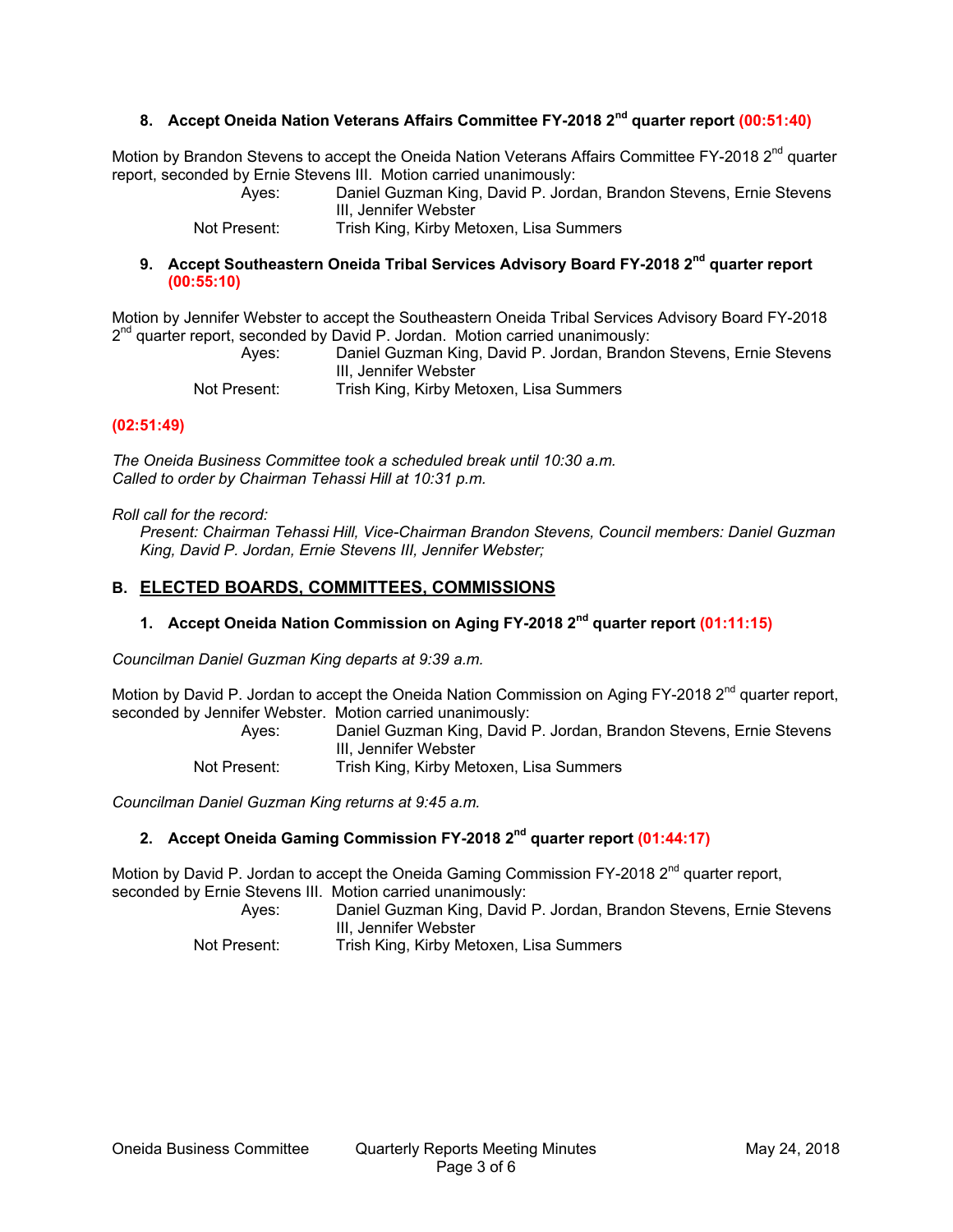#### **3. Accept Oneida Land Claims Commission FY-2018 2nd quarter report (02:03:48); (02:41:33)**

Motion by Jennifer Webster to accept the Oneida Land Claims Commission  $FY-2018 2<sup>nd</sup>$  quarter report, seconded by Brandon Stevens. Motion carried unanimously<sup>1</sup>:

Ayes: Daniel Guzman King, David P. Jordan, Brandon Stevens, Ernie Stevens III, Jennifer Webster

Not Present: Trish King, Kirby Metoxen, Lisa Summers

### **4. Accept Oneida Nation School Board FY-2018 2nd quarter report (02:09:22); (02:28:14)**

Motion by David P. Jordan to accept the Oneida Nation School Board FY-2018 2<sup>nd</sup> quarter report, seconded by Ernie Stevens III. Motion carried unanimously:

Ayes: Daniel Guzman King, David P. Jordan, Brandon Stevens, Ernie Stevens III, Jennifer Webster

Not Present: Trish King, Kirby Metoxen, Lisa Summers

Motion by Brandon Stevens to schedule a joint meeting with the Oneida Nation School Board to address various policies<sup>2</sup>, seconded by Ernie Stevens III. Motion carried unanimously:

Ayes: Daniel Guzman King, David P. Jordan, Brandon Stevens, Ernie Stevens III, Jennifer Webster

Not Present: Trish King, Kirby Metoxen, Lisa Summers

## **5. Accept Oneida Election Board FY-2018 2nd quarter report (02:21:24)**

Motion by David P. Jordan to accept the Oneida Election Board FY-2018 2<sup>nd</sup> quarter report, seconded by Jennifer Webster. Motion carried unanimously:

Ayes: Daniel Guzman King, David P. Jordan, Brandon Stevens, Ernie Stevens III, Jennifer Webster

Not Present: Trish King, Kirby Metoxen, Lisa Summers

#### **6. Accept Oneida Land Commission FY-2018 2nd quarter report (02:25:01)**

Motion by David P. Jordan to accept the Oneida Land Commission FY-2018 2<sup>nd</sup> quarter report, seconded by Jennifer Webster. Motion carried unanimously:

Ayes: Daniel Guzman King, David P. Jordan, Brandon Stevens, Ernie Stevens III, Jennifer Webster Not Present: Trish King, Kirby Metoxen, Lisa Summers

#### **(02:51:37)**

 $\overline{a}$ 

Motion by Ernie Stevens III to recess at 11:18 a.m. and to reconvene at 1:30 p.m., seconded by Daniel Guzman King. Motion carried unanimously:

| Aves:        | Daniel Guzman King, David P. Jordan, Brandon Stevens, Ernie Stevens |
|--------------|---------------------------------------------------------------------|
|              | III. Jennifer Webster                                               |
| Not Present: | Trish King, Kirby Metoxen, Lisa Summers                             |

*Called to order by Chairman Tehassi Hill at 1:48 p.m.* 

*Roll call for the record:* 

*Present: Chairman Tehassi Hill, Vice-Chairman Brandon Stevens, Council members: Daniel Guzman King, David P. Jordan, Ernie Stevens III, Jennifer Webster;* 

 $1$  In subsequent discussion, some language in the report was clarified. An amended report including the clarifying language will be submitted for the record.<br><sup>2</sup> The OBC Liaison to the Oneida Nation School Board, Vice-Chairman Brandon Stevens, will set the agenda and

work with the Secretary to schedule the meeting.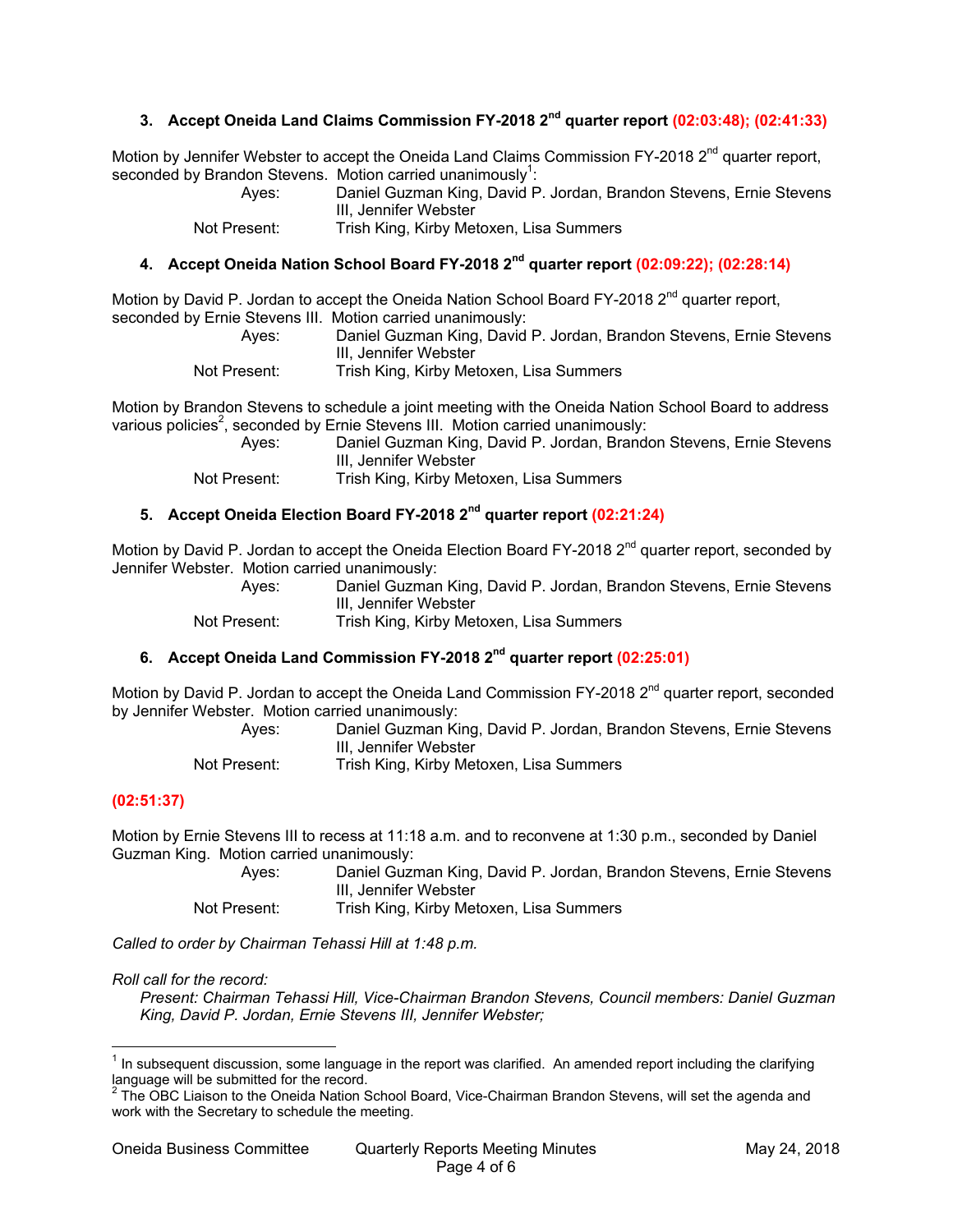## **A. CORPORATE BOARDS**

#### **1. Accept Bay Bancorporation, Inc. FY-2018 2nd quarter report (02:52:10)**

Motion by David P. Jordan to accept the Bay Bancorporation, Inc. FY-2018 2<sup>nd</sup> quarter report, seconded by Jennifer Webster. Motion carried unanimously:

Ayes: Daniel Guzman King, David P. Jordan, Brandon Stevens, Ernie Stevens III, Jennifer Webster

Not Present: Trish King, Kirby Metoxen, Lisa Summers

# **2. Accept Oneida ESC Group, LLC. FY-2018 2nd quarter report (02:52:41)**

Motion by David P. Jordan to accept the Oneida ESC Group, LLC. FY-2018 2<sup>nd</sup> quarter report, seconded by Ernie Stevens III. Motion carried unanimously:

Ayes: Daniel Guzman King, David P. Jordan, Brandon Stevens, Ernie Stevens III, Jennifer Webster

Not Present: Trish King, Kirby Metoxen, Lisa Summers

## **3. Accept Oneida Seven Generations Corporation FY-2018 2nd quarter report (03:01:25)**

Motion by Ernie Stevens III to accept the Oneida Seven Generations Corporation FY-2018 2<sup>nd</sup> quarter report, seconded by David P. Jordan. Motion carried unanimously:

Daniel Guzman King, David P. Jordan, Brandon Stevens, Ernie Stevens III, Jennifer Webster

Not Present: Trish King, Kirby Metoxen, Lisa Summers

#### **4. Accept Oneida Airport Hotel Corporation FY-2018 2nd quarter report (03:03:27)**

Motion by David P. Jordan to accept the Oneida Airport Hotel Corporation FY-2018 2<sup>nd</sup> quarter report, seconded by Ernie Stevens III. Motion carried unanimously:

Ayes: Daniel Guzman King, David P. Jordan, Brandon Stevens, Ernie Stevens III, Jennifer Webster

Not Present: Trish King, Kirby Metoxen, Lisa Summers

# **5. Accept Oneida Golf Enterprise Corporation FY-2018 2nd quarter report (03:08:38)**

Motion by Ernie Stevens III to accept the Oneida Golf Enterprise Corporation FY-2018 2<sup>nd</sup> quarter report. seconded by David P. Jordan. Motion carried unanimously:

Ayes: Daniel Guzman King, David P. Jordan, Brandon Stevens, Ernie Stevens III, Jennifer Webster

Not Present: Trish King, Kirby Metoxen, Lisa Summers

## **B. STANDING COMMITTEES**

## **1. Accept Community Development Planning Committee FY-2018 2nd quarter report (00:58:19)**

Motion by Jennifer Webster to accept the Community Development Planning Committee FY-2018 2<sup>nd</sup> quarter report, seconded by Daniel Guzman King. Motion carried unanimously:

Ayes: Daniel Guzman King, David P. Jordan, Brandon Stevens, Ernie Stevens III, Jennifer Webster

Not Present: Trish King, Kirby Metoxen, Lisa Summers